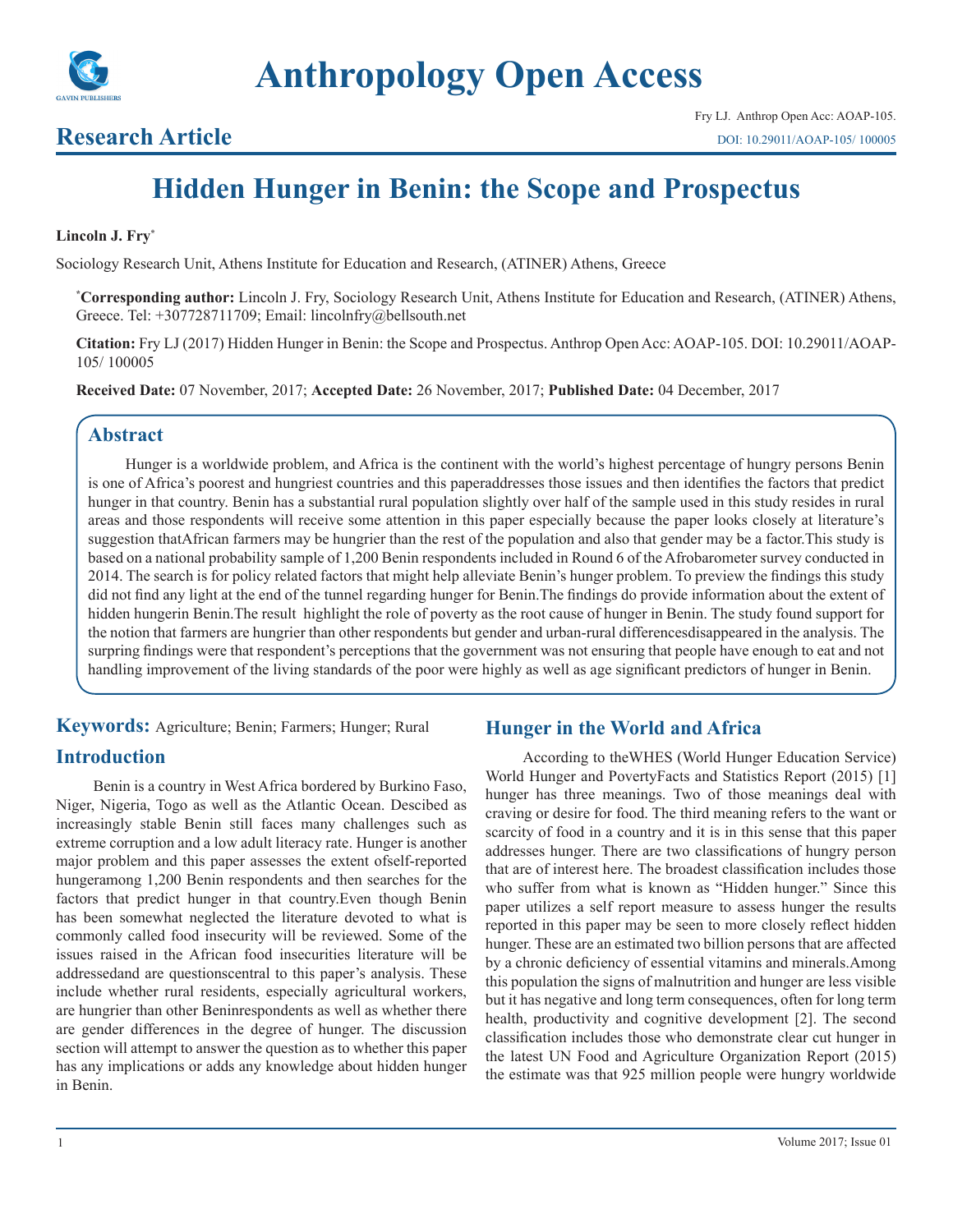and that 239 million people in sub-Saharan Africa were hungry or undernourished. This made Africa the continent with the second largest number of hungry people following Asia and the Pacific with 578 million. Due to the difference in population sizes, Sub-Saharan Africa actually had the largest proportion of hungry/ undernourished people, estimated at 30 percent of the population compared to 16 percent for Asia and the Pacific.

# **Food Insecurity in Sub-Saharan Africa**

As Clover (2003) [3] has suggested despite the fact that the right to food is one of the most consistently acclaimed assertions in international human rights law no other human right has been so frequently and spectacularly violated. Her discussion of food insecurity in Sub-Saharan Africa leads to the conclusion that hunger is a multi-faceted issue in Africa and that just growing more food will not eradicate the problem. Agriculture is important and Clover points out that Africa has gone from being a key agricultural commodity exporter into being a net importer the African continent now receives the most food aid. Perhaps the most important point Clover made was to suggest hunger will not be eradicated by just throwing money at the problem. Hunger is a political creation which must be ended by political means a theme which will bementioned below and revisited in the Discussion section.

## **Identified Hunger in Benin**

Malnutrition is the 8<sup>th</sup> leading cause of death in Benin, and the  $10<sup>th</sup>$  leading cause of total deaths in the country; the country ranks 23rd in the world in this category [4]. According to the World Food Program (2017) Benin relies on agriculture as the basis of its food security as well as economic development. Agricultural development is hindered by factors such as lack of modern farming technology poor soil, high food prices and inadequate storage preservation and food processing. The country is also highly vulnerable to natural disasters like flooding and drought which contribute further to nutritional instability. According to the World Food program in Benin 16 percent of children under 5 suffer from acute malnutrition and 45 percent of that same age group are described as chronically malnourished.

#### **Hunger Related Factors**

According to Sanchez and Swaminathan. (2005) [5] roughly half 50 %, of the hungry worldwide are found in small holder farming households. and most likely three-quarters of the hungry in sub-saharanAfrica. This paper will look at farmers in order to determine if they are in fact hungrier than other Benin respondents. There are several issues that emerge from the rural hunger literature that will affect all farmers. The first is climate change Shisanya and Mafongoya (2016) [6] who suggested that smallholder subsistence farmerswill face severe negative impacts from climate change with their household food securitybeing seriously affected. This paper also addressethe waygender affects hunger in Benin especially female farmers. As Abebayo and Adekunie (2016) [7] have indicated the division of labor is becoming blurred. Many men have left the land to work in the towns or neighboring countries. Also HIV related diseases and deaths have had a major effect on the agricultural labor force As a result women sometimes comprise up to 80 % of the adult rural population and made to take on jobs that were traditionally done by men.

# **The Study: The Research Question**

The picture of Benin presented above is grim. It is described an impoverished country with limited resources that cannot overcome its hunger problem in the near future. Against that backdrop, this study looks at the scope of hunger in Benin and attempts to identify the factors that are related to hunger in present day Benin. As the title of this paper suggests the search will be to determine whether there are any rays of hope for the hunger problem in Burundi or is hunger destined to be perpetual. Several known rays of hope are currently in the process of development and will be covered below in the Discussion section.

# **Method**

#### **The Data**

This study's Data Source is the Afrobarometer project, As recently described by Fry (2017) [8] it is a collaborative research effort formed in 1999 when three independent research projects merged there were three core partners involved Michigan State University the Institute for Democracy in South Africa and the Center for Democratic Development. The Project's objectives are as follows: 1) to produce scientifically reliable data on public opinion in sub-Saharan Africa, 2) to strengthen institutional capacity for survey research in Africa, and 3) to broadly disseminate and apply survey results In 2000 Afrobarometer joined other regional barometers to form the Global Barometer Network the following year Afrobarometer completed the Round 1 survey. The project started with 12 countries in Round 1 and by 2016 when Round 6 was completed it included 36 African countries. The project uses a standardized questionnaire with new questions or country specific questions added by round. The individual country is the unit of analysis and sampling goal is to create national probability samples which represent cross sections of adult citizens, 18 years and older for each country. Sampling sizes are set at either 1, 200 or 2,400 respondents depending upon the country's population size. The sampling procedures used in all of the Afrobarometer surveys are explained in detail in Bratton, Mattes and Gyimah-Boadi (2005) [9].

#### **The Dependent Variable: Hunger**

The study's questionnaire included what is called The Lived Poverty Index used in the Afrobarometer studies which was adopted from Mattes (2003) [10]. One of the five questions in the Index asked "Over the past year how often if ever have you or anyone in your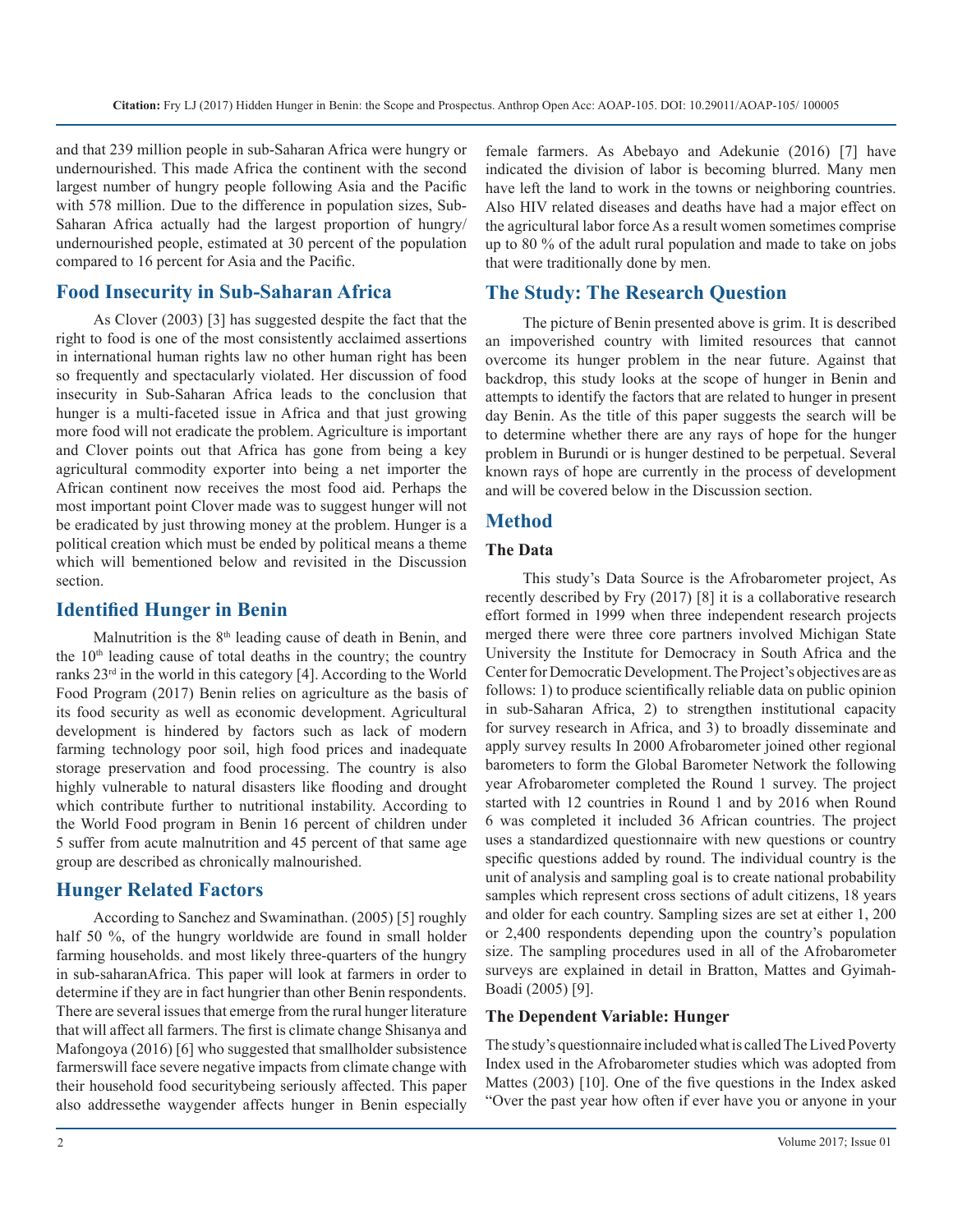family gone without enough food to eat".Fixed responses to this question were: never just once or twice several times many times always. These responses were coded as follows Never =1 just once or twice  $= 2$  and many times and always  $= 3$ . These categories provide the basis for the ordered logistical analysis presented in the Results section.

#### **The Independent Variables**

The questionnaire did not ask respondents to report their income in the Afrobarometersurvey. As Bratton (2008) [11] indicated this is because manycitizens in poor countries operate in informalmarketswhere cash transactions including income areunrecorded and difficult to measure. Instead thisresearch used what is called an Asset-based WealthIndex a summed index created from fourquestions that ask abouthousehold assets. The survey asked respondents "Which of these things do youpersonally own: A radio?A television? A motor vehicle, car or motorcycle? a cell phone?" Responses to these questions were coded as binary. Either (0=don't own; 1=own) and used to create a summed index for this study. Othercontrol variables are listed in Table 1 and were measured by a single item, like age and others were collapsed into fewer categories. Race was not included in Table 1 because over 99 percent of the respondents were classified as Black Africans. Education was reduced to five categories by combining no school informal only and completion some primary. Religion was reduced to three categories, Chrisiams, Muslims and others. Respondents were asked a series of work related questions like their employment status and to identify their occupationsRespondents were asked hypothetical questions like their first priority for additional investment if the country could increase spending. Fixed responses were provided which included education, infrastructure, security, healthcare, agriculture and development, energy supply or none of the above. The responses to these questions are also listed in Table 1.

|                  |                                       | Variable N | $(\%)$ |
|------------------|---------------------------------------|------------|--------|
| Gender           | Male                                  | 600        | (50)   |
|                  | Female<br>600                         |            | (50)   |
|                  | No formal/informal<br>schooling       | 486        | (41)   |
|                  | Some / Primary school<br>completed    | 256        | (21)   |
| <b>Education</b> | Some/completed high<br>school         | 370        | (31)   |
|                  | postsecondary/college /<br>graduation | 84         | (7)    |
|                  | Christian                             | 704        | (60)   |
| Religion         | Muslim                                | 317        | (27)   |
|                  | Other                                 | 151        | (13)   |

|                    | Unemployed                                            | 975 | (81) |
|--------------------|-------------------------------------------------------|-----|------|
| <b>Employment</b>  | Employed part time                                    | 43  | (4)  |
|                    | Employed full time                                    | 182 | (15) |
|                    | Urban                                                 | 584 | (49) |
| <b>Residence</b>   | Rural                                                 | 616 | (51) |
|                    | 18 through 29                                         | 509 | (43) |
| Age                | 30 through 49                                         | 482 | (44) |
|                    | 50 and over                                           | 208 | (17) |
|                    | Agriculture                                           | 328 | (27) |
|                    | Retai/'shop                                           | 285 | (24) |
|                    | None/student/<br>housewife/                           | 272 | (23) |
| Occupation         | Trader/hawker/vendor                                  | 260 | (17) |
|                    | Unskilled'skilled labor                               | 55  | (5)  |
|                    | None of these                                         | 281 | (23) |
|                    | Radio                                                 | 345 | (29) |
| <b>Asset-based</b> | Radio and TV                                          | 331 | (28) |
| Wealth             | Radio, TV and<br>motor vehicle (car or<br>motorcycle) | 241 | (20) |

**Table 1:** Social and Demographic Characteristics of the Benin Sample (N=1,200).

Table 1 shows that Afrobarometer met its sampling objective with equal numbers of males and females 600 each.This Beninsample was relatively young with 70 percent under the age of 50. Forty five percent of the respondents have some attendance or have completed primary school while 38 percent have not attended school or have received informal education only. Thirteen percent attended some or completed high school and 4 percent of the sample have post-secondary education. Only 10 percent of the sample was employed and 87 percent were unemployed. The sample was overwhelmingly rural 86percent and 70 percent listed their occupations as in agriculture, farming, forestry or fishing. In terms of the assets they owned 38 percent indicated they only owned a radio while 34 percent indicated they did not own any of the assets on the list. Eight percent of the sample owned a radio, TV and a vehicle.

### **Results**

The next task in the analysis was to identify the respondents selfreported level of hunger and perceptions of problems the government should address or where the government should direct funds if money was available. The responses to those items appear in Table 2.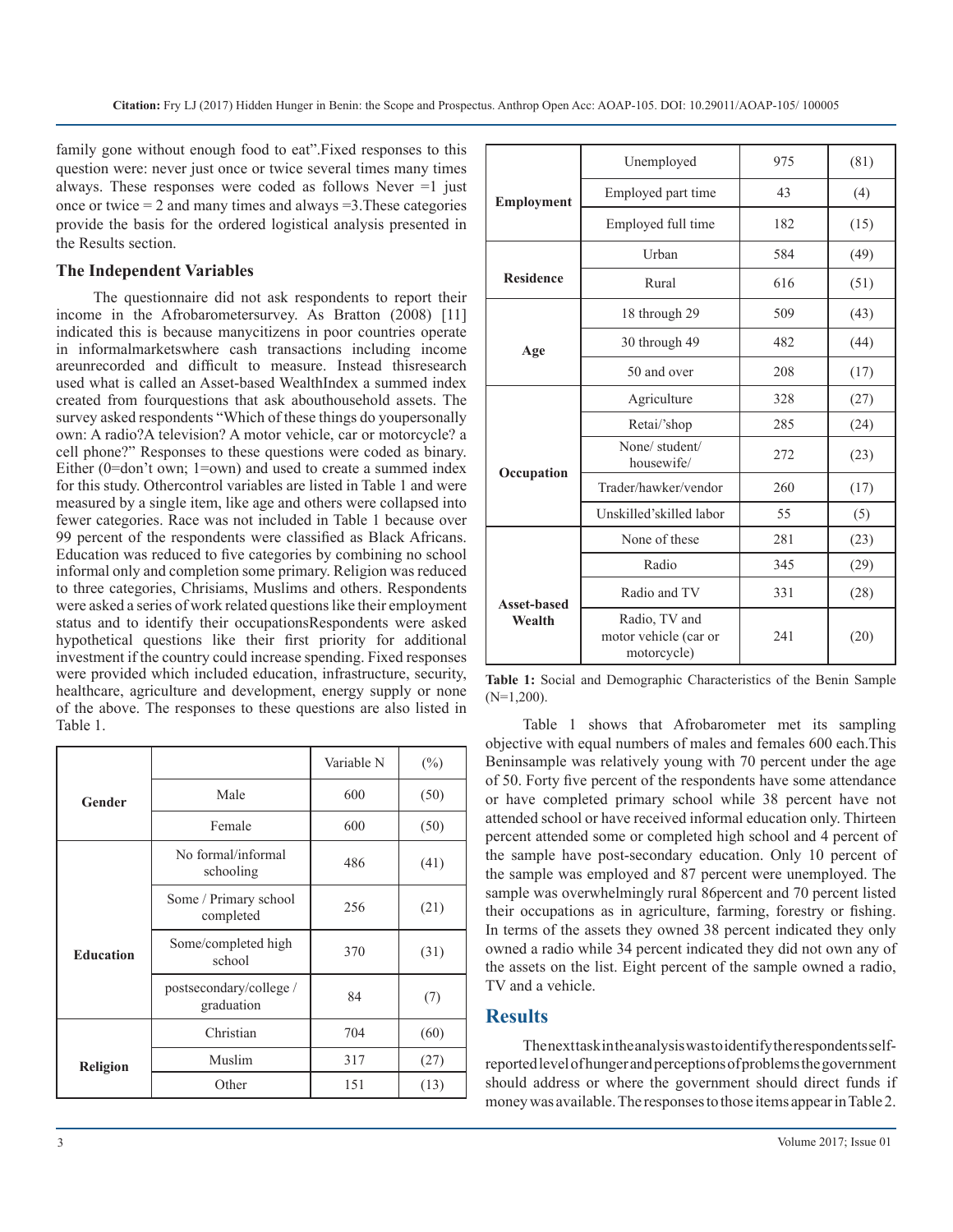**Citation:** Fry LJ (2017) Hidden Hunger in Benin: the Scope and Prospectus. Anthrop Open Acc: AOAP-105. DOI: 10.29011/AOAP-105/ 100005

|                                                                |                                           | Variable N               | $(\% )$                  |
|----------------------------------------------------------------|-------------------------------------------|--------------------------|--------------------------|
|                                                                | Never                                     | 348                      | (29)                     |
| Hunger                                                         | Sometimes                                 | 581                      | (48)                     |
|                                                                | Always                                    | 271                      | (23)                     |
|                                                                | About one or two or three months          | 184                      | (18)                     |
|                                                                | Two or three times a month or once a week | 469                      | (45)                     |
| Go Without Basic necessities (food)                            | Several times a week or Everyday          | 391                      | (37)                     |
|                                                                | <b>Badly</b>                              | 971                      | (82)                     |
| Government ensuring everyone has enough to eat                 | Well                                      | 216                      | (18)                     |
|                                                                | <b>Badly</b>                              | 865                      | (72)                     |
| Government handling improving living standards for<br>the poor | Well                                      | 333                      | (28)                     |
|                                                                | Education                                 | 395                      | (33)                     |
|                                                                | Infrastructure                            | 271                      | (23)                     |
|                                                                | Healthcare                                | 219                      | (18)                     |
| Votes for Top Priority for additional government<br>investment | Agricultural development                  | 178                      | (15)                     |
|                                                                | Energy                                    | $\overline{\phantom{a}}$ | $\overline{\phantom{a}}$ |
|                                                                | supply                                    | 89                       | (7)                      |
|                                                                | Security                                  | 37                       | (3)                      |

**Table 2:** Self-Reported Hunger, lack of Access to basic necessities (Food) and perceptions of overnmental priorities and possible investment (N=1,200).

Table 2 reveals that 77percent of this Benin sample reported some degree of hunger with 23 percent indicating they are always hungry. 82% indicated the government was doing badly ensuring that citizens had enough to eat. In terms of improving living standards for the poor 72 percent of the Benin respondents responded that the government was doing poorly. Education was the number one area where respondents would invest more funding, if it was available followed by infrastructure and health care. Agricultural development was fourth chosen by 15 percent of the respondents. The next task in the analysis was to cross-tabulate the study's independent variables by hunger. These results appear in Table 3.

|        |               | Variable N | $(\%)$ | N   | $(\%)$ | N   | $(\%)$ | Total $(\%)$ |
|--------|---------------|------------|--------|-----|--------|-----|--------|--------------|
|        | Male          | 275        | (46)   | 208 | (35)   | 117 | (20)   | 600.21       |
| Gender | Female        | 259        | (43)   | 237 | (40)   | 104 | (17)   | 600          |
|        | 18 through 29 | 251        | (49)   | 192 | (38)   | 66  | (13)   | 509.000      |
| Age    | 30 thru 49    | 203        | (42)   | 181 | (38)   | 98  | (20)   | 482          |
|        | 50 and over   | 79         | (38)   | 72  | (35)   | 57  | (27)   | 208          |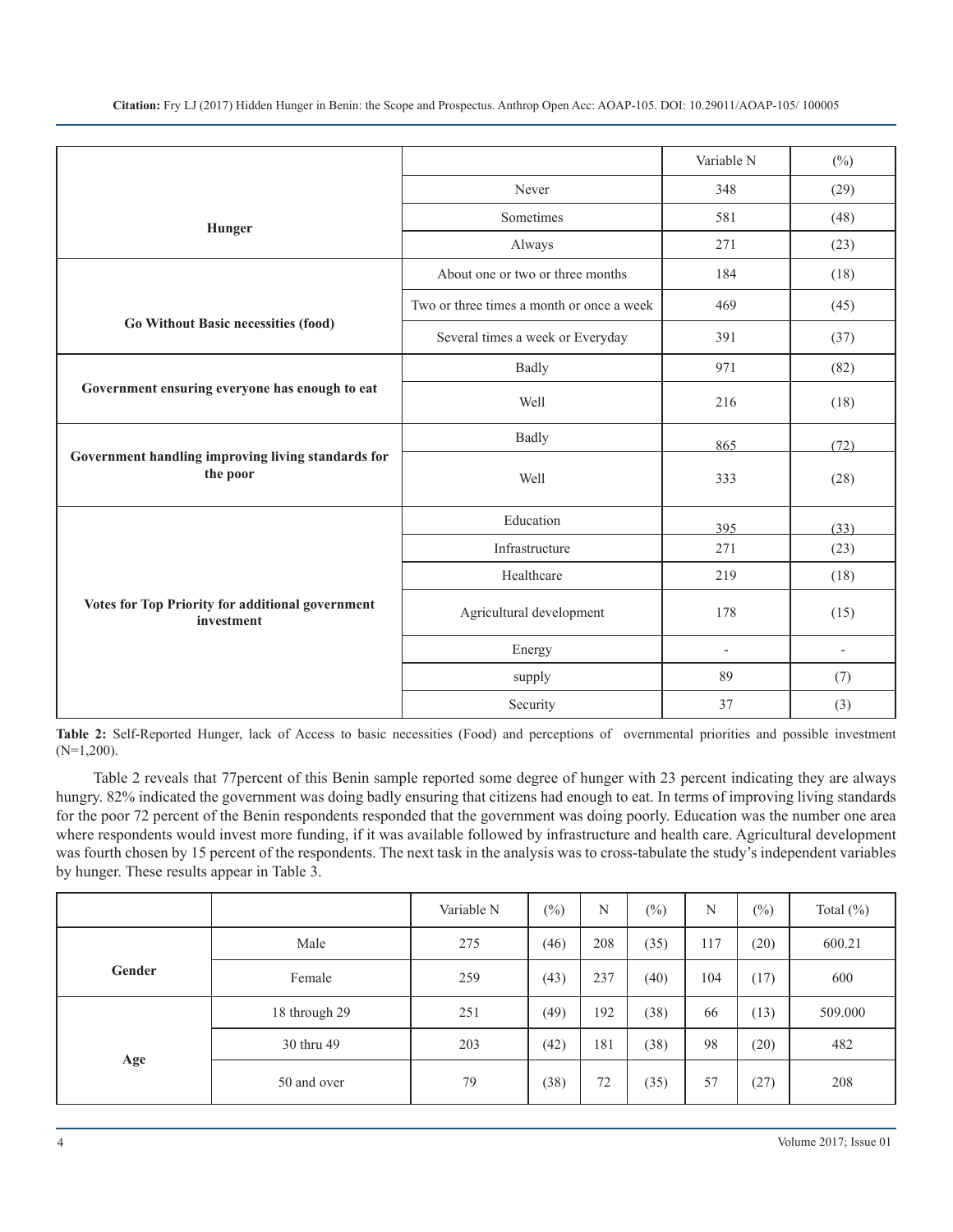|                                                             | No formal/informal only            | 203 | (42) | 164 | (34)  | 119    | (24) | 486.000  |
|-------------------------------------------------------------|------------------------------------|-----|------|-----|-------|--------|------|----------|
|                                                             | Some / Primary school<br>completed | 90  | (35) | 115 | (45)  | 51     | (20) | 256      |
| <b>Education</b>                                            | Some/completed high school         | 192 | (52) | 138 | (37)  | 40     | (11) | 370      |
|                                                             | Christian                          | 248 | (35) | 311 | (44)  | 145    | (21) | 704.000  |
| Religion                                                    | Muslim                             | 235 | (74) | 69  | (224) | 13     | (4)  | 317      |
|                                                             | Other                              | 38  | (25) | 58  | (38)  | 55     | (36) | 151      |
|                                                             | Unemployed                         | 288 | (28) | 504 | (49)  | 246    | (24) | 1,038.04 |
| Employment                                                  | Employed part time                 | 17  | (45) | 15  | (39)  | 6      | (16) | 38       |
|                                                             | Employed full time                 | 43  | (35) | 62  | (50)  | 19     | (15) | 124      |
|                                                             | Urban                              | 83  | (49) | 61  | (36)  | 24     | (14) | 168.000  |
| <b>Residence</b>                                            | Rural                              | 265 | (26) | 520 | (50)  | 247    | (24) | 1,032    |
| <b>Agricultural worker as</b><br>an occupation              | Yes                                | 191 | (23) | 397 | (49)  | 230    | (28) | 518.000  |
|                                                             | No                                 | 145 | (41) | 175 | (49)  | 36     | (10) | 356      |
|                                                             | None of these                      | 87  | (21) | 190 | (47)  | 130    | (32) | 407.000  |
|                                                             | Radio                              | 124 | (27) | 229 | (50)  | 105    | (23) | 458      |
| <b>Asset-based Wealth</b>                                   | Radio and TV                       | 71  | (29) | 141 | (59)  | 29     | (12) | 241      |
|                                                             | Radio, TV and motor vehicle        | 66  | (71) | 20  | (22)  | 7      | (9)  | 93       |
| <b>Government ensuring</b><br>everyone has enough<br>to eat | <b>Badly</b>                       | 282 | (29) | 475 | (49)  | 214    | (22) | 971.000  |
|                                                             | Good                               | 64  | (30) | 99  | (46)  | 53     | (24) | 216      |
| <b>Government handling</b>                                  | <b>Badly</b>                       | 335 | (39) | 335 | (39)  | 195    | (23) | 865.000  |
| improving living<br>standards for the poor                  | Well                               | 198 | (59) | 109 | (33)  | $26\,$ | (8)  | 333      |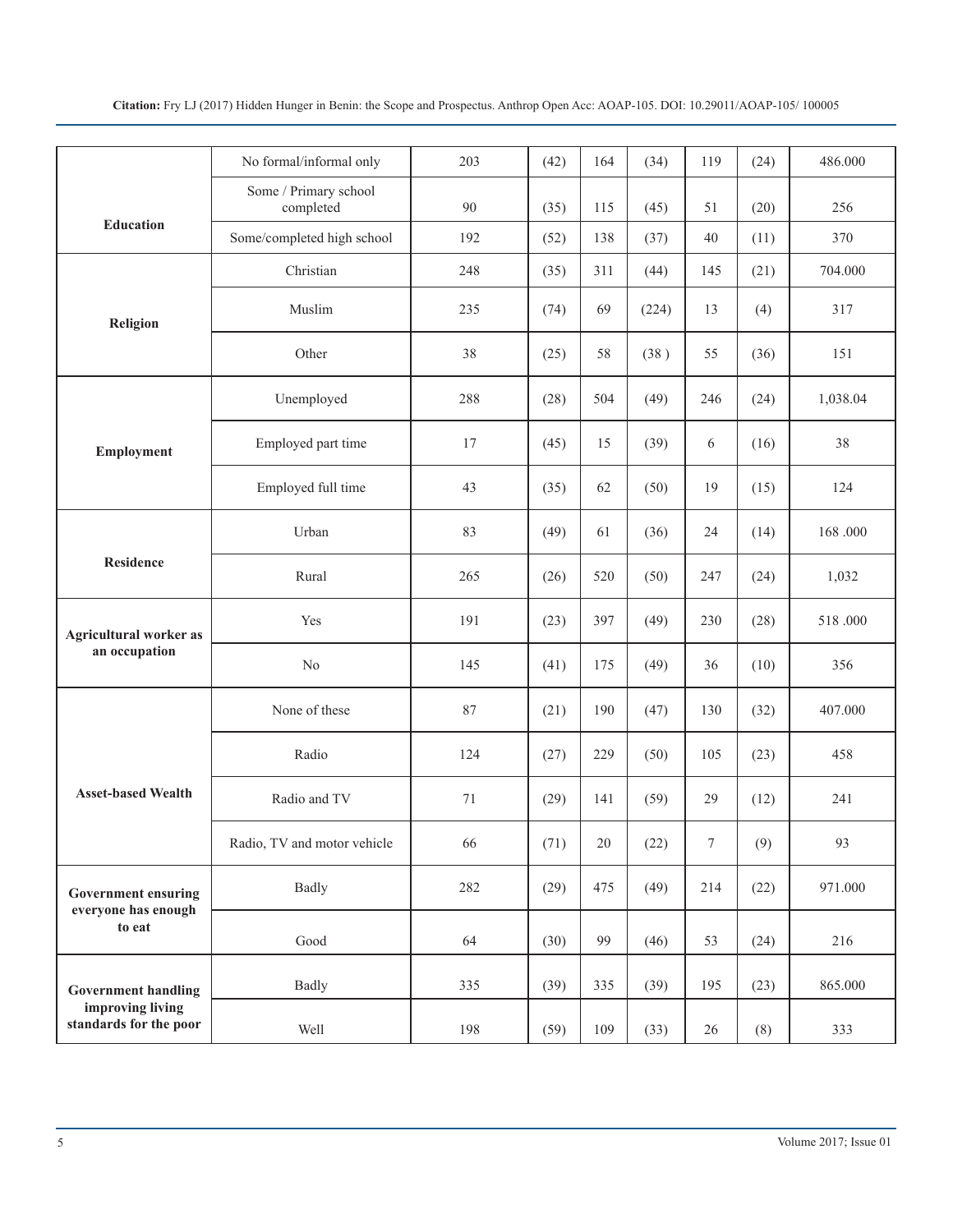|                                        | About once, two or three<br>months  | 92  | (50) | 72<br>. <u>.</u> | (39) | 20  | Ί1)     | 184.000 |
|----------------------------------------|-------------------------------------|-----|------|------------------|------|-----|---------|---------|
| <b>Go Without Basic</b><br>necessities | Two/three a month/once a week       | 202 | (43) | 192              | (41) | 75  | 16)     | 469     |
|                                        | Several times a week or<br>Everyday | 94  | (24) | 17 <sup>2</sup>  | (44) | 126 | $(-32)$ | 391     |

**Table 3:** Cross-tabulation Hunger and Selected Independent Variables (N=1,200).

Table 3 shows that almost all of the variables included in Table 3 were statistically significant, with gender being the only exception Most variables included in Table 3 were highly significant at .000.The final task in the analysis was to conduct an ordered logistical regression analysis variables in order to determine which variables predicted hunger in Benin. An ordered logistical model was appropriate because the study had a categorical dependent variable. The statistical program used for all of the analysis presented in this paper was Stata and Long and Freese (2006) [12] discuss the use of regression models for categorical dependent variables when using Stata. The results of this study's ordered logistical analysis appear in Table 4.

|                                  | Variable          | Coefficient<br>Standard Error (Z) | $P(\% )$ |  |  |  |  |
|----------------------------------|-------------------|-----------------------------------|----------|--|--|--|--|
| Govt ensure<br>people can eat    | 92                | 14                                | 6.38.000 |  |  |  |  |
| Meeting basic<br>needs           | 55                | 09                                | 6.21.000 |  |  |  |  |
| <b>Total</b> assets              | 23                | 07                                | 3.44.00  |  |  |  |  |
| Improve living<br>standards      | 53                | 16                                | 3.40.00  |  |  |  |  |
| Age                              | 25                | 09                                | 2.62.01  |  |  |  |  |
| Religion                         | 23                | 09                                | 2.62.01  |  |  |  |  |
| Agricultural<br>worker           | 54                | 24                                | 2.26.02  |  |  |  |  |
| Employment<br>status             | 13                | 09<br>1.46.15                     |          |  |  |  |  |
| Education                        | 07                | 08                                | 85.39    |  |  |  |  |
| Occupation                       | 11                | 12                                | 0.96.34  |  |  |  |  |
| Urban-rural                      | 07                | 13                                | 56.58    |  |  |  |  |
| Gender                           | 08<br>15<br>52.60 |                                   |          |  |  |  |  |
| Number of observations = $1,009$ |                   |                                   |          |  |  |  |  |
| LR chi2(12) = $187.73$           |                   |                                   |          |  |  |  |  |
| Prob> chi $2 = 0.0000$           |                   |                                   |          |  |  |  |  |
| Pseudo $R2 = 0.09$               |                   |                                   |          |  |  |  |  |

**Table 4:** Logistic regression with self-reported hunger as the dependent variable.

Table 4 shows that seven variables reached significance in the regression equation. In order of their strength these were whether respondents thought the government was ensuring that people had enough to eat respondent 'Self reported meeting of their basic needs the extent of their personal assets the governments effort to improve the living standards of the poor, age, religion and being an agricultural worker Perhaps what is most interesting are those variables that were expected to be significant and were not. These include gender and the rural-urban dimension which the literature suggested were both significant predictors of hunger. Perhaps this can be explained by the significance of agriculture as an occupation. These issues will be included in the Discussion below.

#### **Discussion**

At first glance the results of this study suggests it suffers from an abundance of significant results. This is not true in that these results should have been expected and can be interpreted. It must be remembered that the study's dependent variable hunger, was measured by a single item included in the Afrobameter poverty index [10]. Whether respondents are able to meet their basic needs is central to the items included in the Poverty Index so the fact that the basic needs item was so highly significant was also to be expected. The fact that the Assest-based Wealth indicator was highly significant as was age,was not surprising the elderly are m,more likely to be hungry in poor nations. These findings are consistent with the intrepretation that poverty is the primary cause of hunger in Benin.

This is not to say that there were some surpring findingsn in this paper beginning the importance of respondent perceptions about how well the government was handling whether people had enough to eat as well as raising the living standards of the poor. These results were contrary to earlier findings about respondent perceptions about the government and the HIV/AIDS epidemic [13,14]. Simply respondents who resided in contries with the high HIV/AIDS prevalence rates, including some with rising rates,